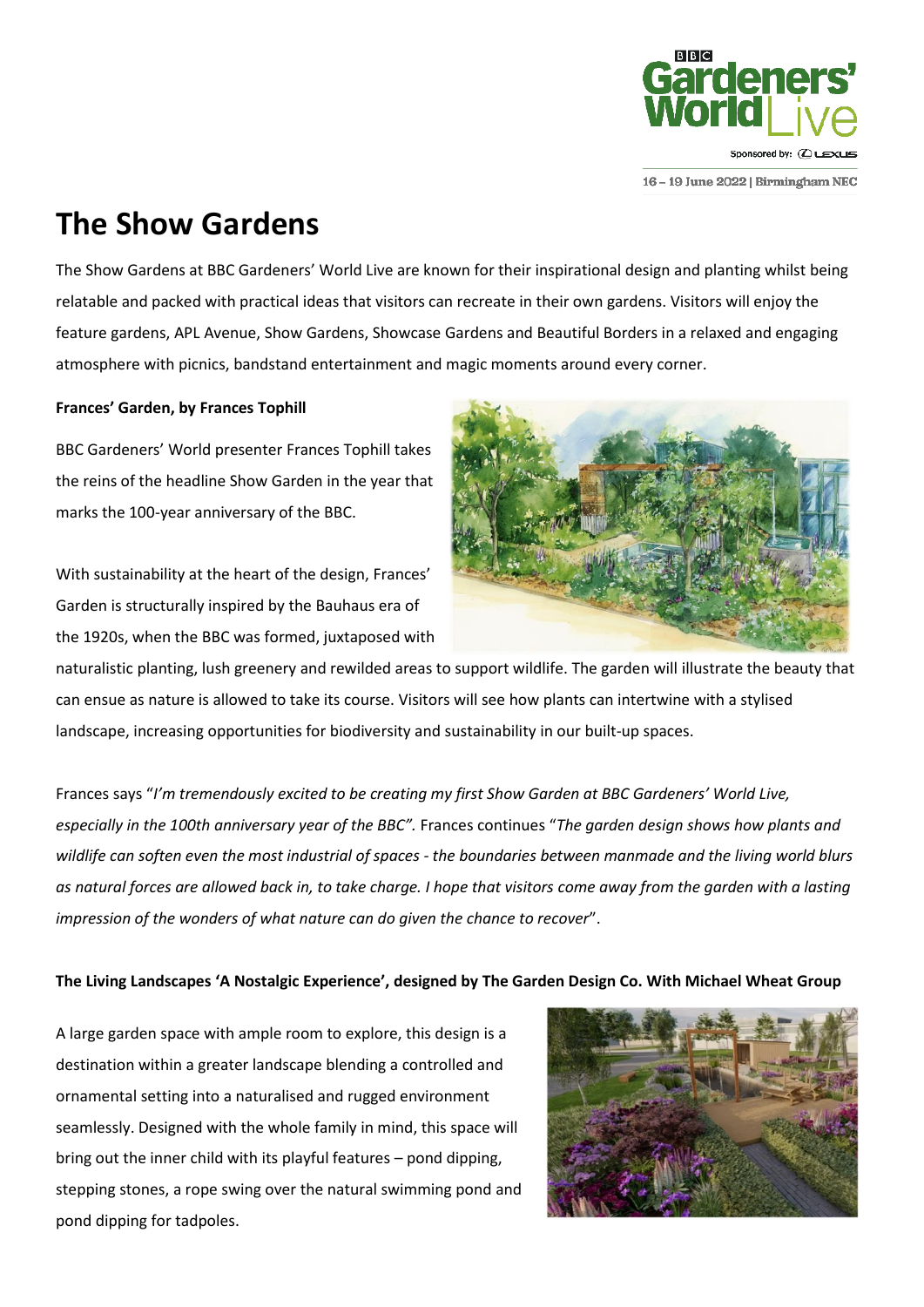#### **The Marshalls Sustainability Garden**

Showcasing their quality, British-made products, this walk-through design will encourage visitors to consider the climate impact of what is chosen and used in the garden. The design features a Corten-steel '100' in a nod to the BBC100 anniversary theme that the Show is celebrating in 2022. The garden will be packed with take-home ideas, plus pollinator-rich planting, a water feature, insect log pile and an invertebrate shelter.

#### **Garden Organic's Small Space Big Ideas garden**

Designed by the charity's gardens team alongside Chris Collins, Head of Organic Horticulture and former Blue Peter gardener, Garden Organic's 'Small Space – Big Ideas' garden will show how a productive and biodiverse organic oasis is accessible to all growers, regardless of the size of their growing area. Everything within the garden will be recycled, homemade or sustainably sourced, teeming with inspiration.

#### **Marshalls Garden: Food for Thought**

Grow your own continues to be ever popular and the question is always asked about the best varieties to grow and the key aspects of growing. Marshalls Garden: Food for Thought will include expertly grown vegetables which are available for all gardeners to grow, and advice will be available on the garden to answer questions.

#### **Metamorphosis, by Derby College and Rachel Pratt**

"*If nothing ever changed, there'd be no butterflies*" (unknown). The Metamorphosis Garden is designed to mark change – both the transition of the MS Society into The Neurological Centre and the change taking place within humans, technology and nature.

### **A Garden of Hopes & Dreams, Arthur's Garden, designed by Bill Butterworth**

This superhero garden is dedicated to the life of six-year-old Arthur Labinjo-Hughes, and his love of Birmingham City Football Club. The Club colours, blue and white, are incorporated throughout the garden and the space is shielded with canopies of birch and fig trees to give a sense of protection to those who enter. The garden will be relocated in a permanent place at the Club, so it can be used and enjoyed by the many visitors to the football ground.